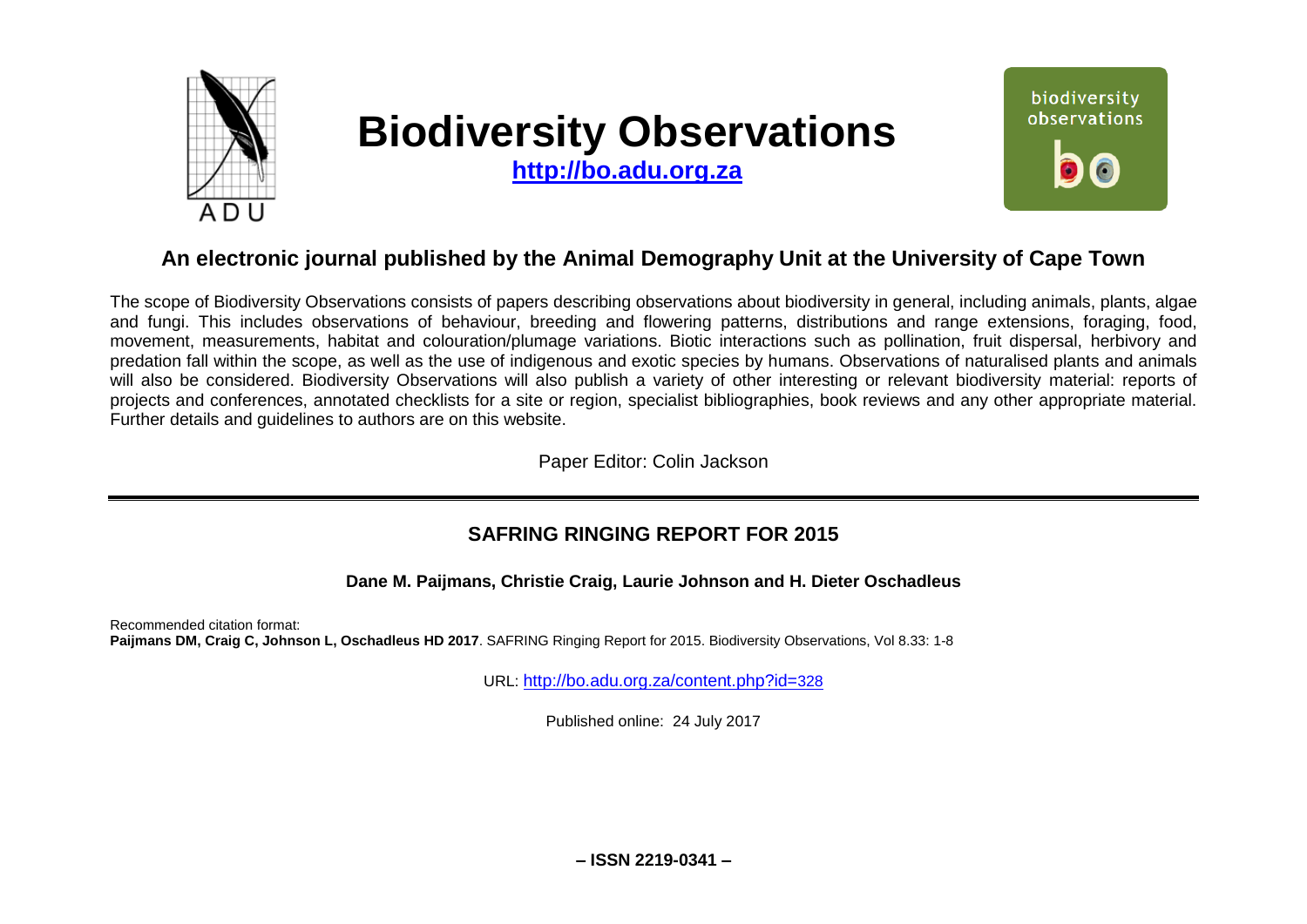

## **SAFRING RINGING REPORT FOR 2015**

*Dane M. Paijmans\*, Christie Craig, Laurie Johnson and H. Dieter Oschadleus*

SAFRING, Animal Demography Unit, Department of Biological Sciences, University of Cape Town, Rondebosch, 7701, South Africa

\* Corresponding author: d.paijmans@gmail.com

Following from the 49th summary of SAFRING ringing effort for 2014 (Paijmans & Oschadleus 2016), the database has grown to 2,516,615 records (initial, retrap, resightings and recoveries).

#### **Ringing papers**

A number of very interesting research articles have been published utilising the ringing data collected (Table 1). There have also been many popular articles published (within the bird newsletters, magazines, and online) as well as four articles in Afring News volume 44.

#### **Ringing effort**

The 2015 ringing year (1 January 2015 to 31 December 2015) was a moderately successful one with SAFRING receiving 65,172 ringing records (55,433 birds ringed; 9,180 recaptured; 224 resighted; 335 recoveries records) relating to 767 species (Figure 1). Although this is the lowest number of ringing records received since 1998, the recapture, recovery rate and overall species diversity was excellent.



*Figure 1. Trend in ringing effort over fifteen years from 2000 to 2015*

During 2015 there were 248 active ringers/groups (Figure 2); 105 of which ringed over 100 birds and 9 of these ringed more than 1,000 birds (Table 3). Most of these ringers ringed a variety of species and were distributed across southern Africa. The top ringer, Dr Ursula Franke-Bryson (Ringer: 1240), ringed the most birds (4,832 birds), while the person who ringed the most species was Malcolm Wilson (Ringer: 1096) (219 species) (Table 3).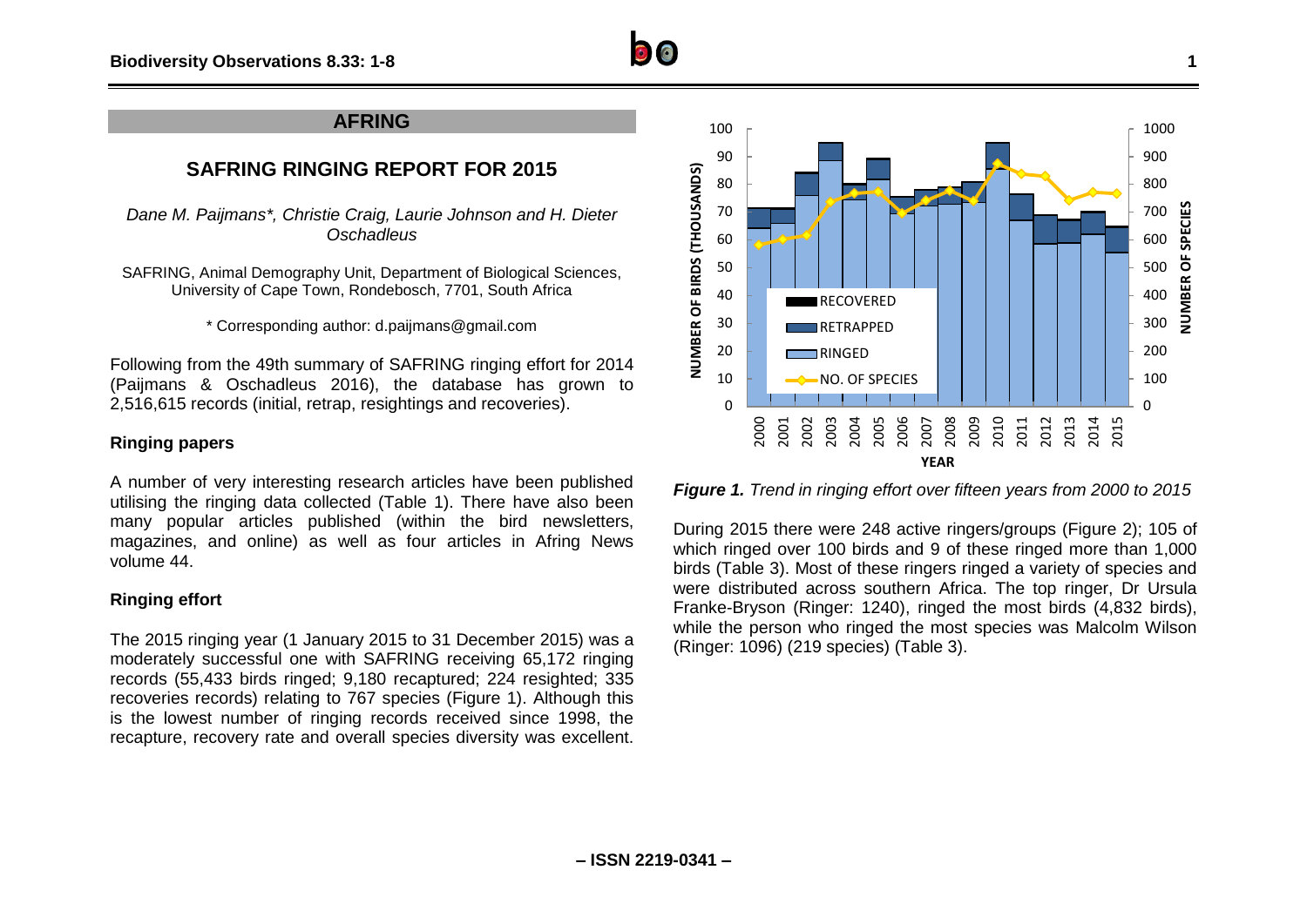

*Figure 2. Number of active and new registered SAFRING ringers over fifteen years from 2000 to 2015. The cumulative total is shown in yellow.*

The effort from ringers has been well distributed across southern Africa (Figure 3), with most records (ringing, retrap, recovery) originating from the South African provinces and Namibia (Table 2a). The South African province to produce the most ring records for the most species was KwaZulu-Natal (11773 records, 296 species; Table 2a,b).



*Figure 3. Distribution of ringing effort across southern Africa per each quarter degree grid cell within southern Africa in the 2015 ringing period. The colour coding of the grid cell indicates numbers of birds ringed in it*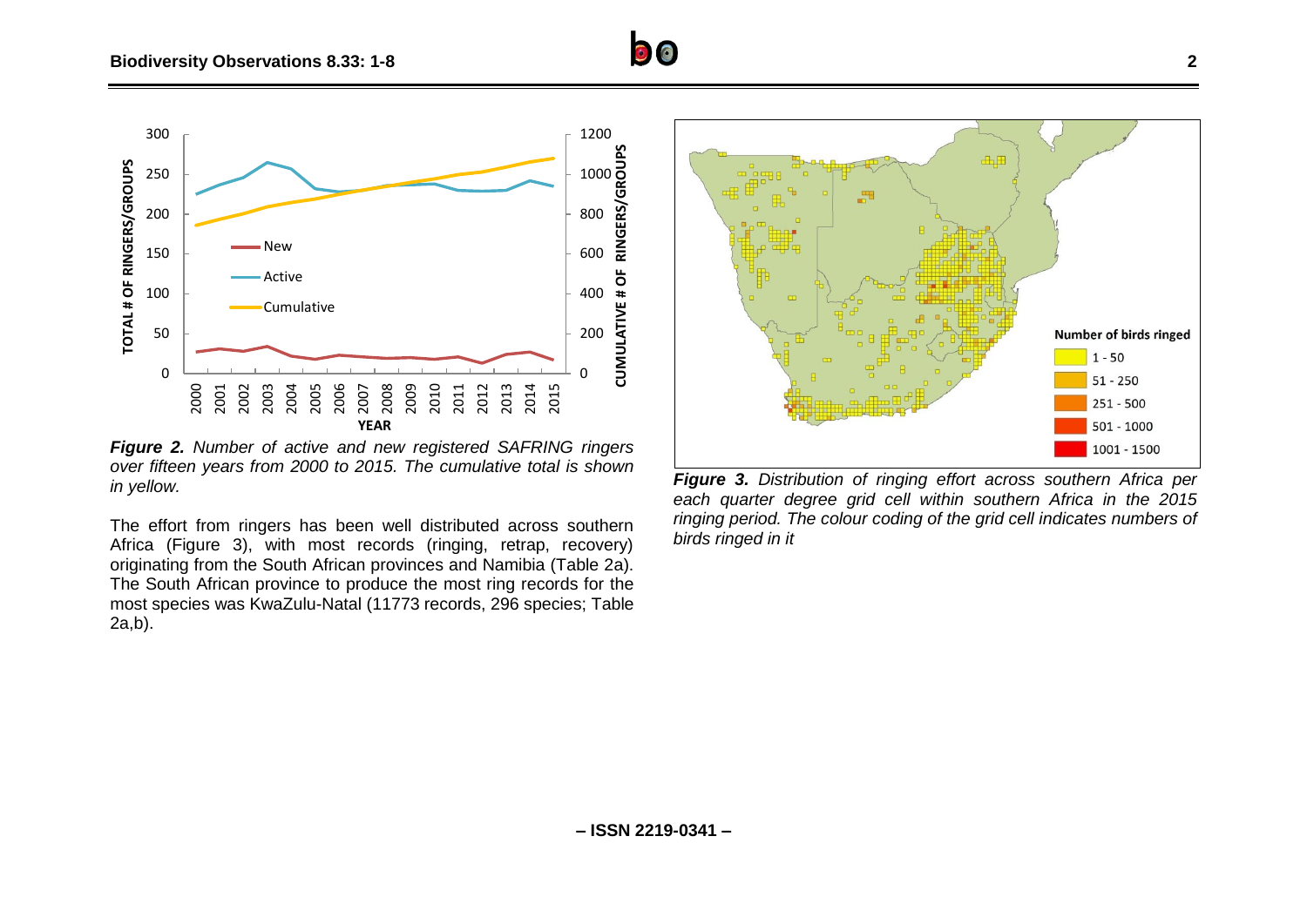



*Figure 4. Positions at which birds with SAFRING rings were retrapped/recovered/resighted around the world, for the 2015 ringing year.*

Of the 767 species ringed in 2015, the majority were not terrestrial as expected since this is where most ringers are active (Table 4). However, due to substantial research on the oceanic island sites we also received a large number of marine species (Table 4).

On average retrap and recovery records are limited. For two regions (Oceanic Islands and the Northern Cape), however, this is not the case (Table 2a). This outcome is a result of extensive research being

conducted within these regions. As this research uses colour rings in addition to the metal rings, resightings are very common.

401 recoveries of ringed birds were received by SAFRING representing 96 species. The most commonly recovered species were the Sociable Weaver, Kelp Gull, Laughing Dove and Cape Gannet (Table 4). This is primarily due to studies involving ringing of these species focusing on juveniles which have a lower survival rate than adults. For most recoveries (29.7%) the cause of death was unknown with many being found washed up on beaches, after dying at sea. Most others died through interaction with people around residential areas (Table 6).

#### **Acknowledgements**

We at SAFRING really appreciate all the effort of ringers and the general public (the latter in reporting recoveries), and would like to thank everyone that has taken part in ringing and resighting in Southern Africa. SAFRING is sponsored by the South African National Biodiversity Institute, and the Namibian Ministry of Wildlife and Tourism. The University of Cape Town provides accommodation and services.

#### **References**

**Paijmans DM, Oschadleus HD** 2016 Report on the 2014 ringing year. Biodiversity Observations 7(63): 1-11. Available online at [http://oo.adu.org.za/pdf/BO\\_2016\\_07-063.pdf](http://oo.adu.org.za/pdf/BO_2016_07-063.pdf)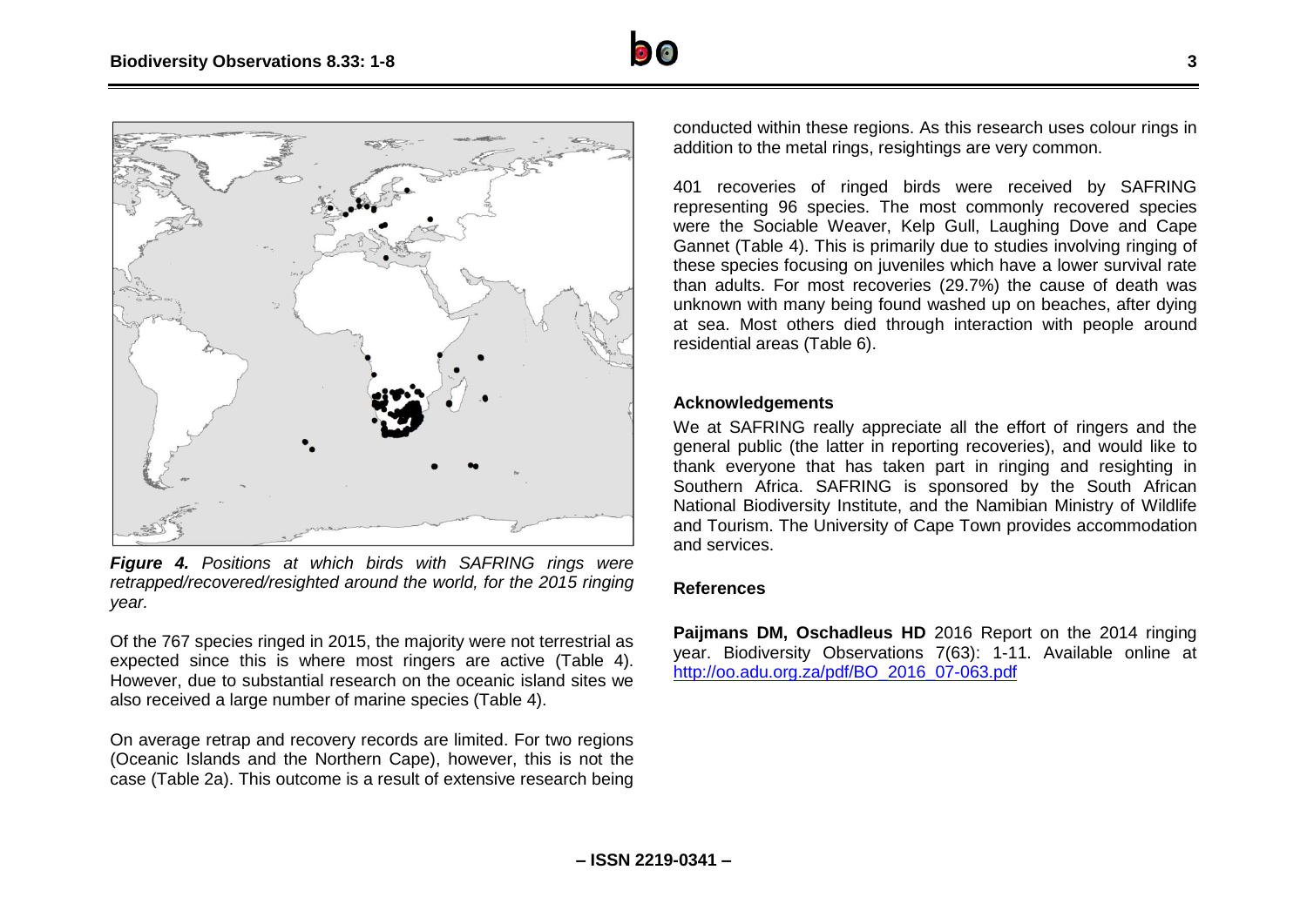

| <b>Reviewed Papers</b> |                           |                                |
|------------------------|---------------------------|--------------------------------|
| Authors                | Title                     | Journal (Vol. pages)           |
| Thomas HL, Hockey PAR, | Solving the challenges of | Ostrich (86 169-178)           |
| <b>Cumming GS</b>      | monitoring mobile         |                                |
|                        | populations: insights     |                                |
|                        | from studies of           |                                |
|                        | waterbirds in southern    |                                |
|                        | Africa                    |                                |
| Calder JL, Cumming GS, | Urban land use does not   | <b>Biological Conservation</b> |
| Maciejewski K,         | limit weaver bird         | (187 230-239)                  |
| Oschadleus HD          | movements between         |                                |
|                        | wetlands in Cape Town,    |                                |
|                        | South Africa              |                                |
| Jansen DY, Wilson AM,  | Climatic influences on    | Ardea (103 163-174)            |
| Altwegg R              | survival of migratory     |                                |
|                        | African Reed Warblers     |                                |
|                        | Acrocephalus baeticatus   |                                |
|                        | in South Africa           |                                |

*Table 2a. Regional ringing effort in the 2015 ringing year (all regions with over 100 records).*

|                      | # of    | # of    | # of     |         | $%$ of  |
|----------------------|---------|---------|----------|---------|---------|
|                      | initial | retrap  | recovery | total   | total   |
| Region               | records | records | records  | records | records |
| South Africa (total) | 41788   | 6419    | 276      | 48488   | 75.1    |
| - KwaZulu-Natal      | 10537   | 1216    | 20       | 11773   | 18.2    |
| - Gauteng            | 9437    | 847     | 43       | 10327   | 16.0    |
| - Western Cape       | 9270    | 1751    | 96       | 11122   | 17.2    |
| - Limpopo            | 3501    | 208     | 13       | 3722    | 5.8     |
| - Mpumalanga         | 2879    | 175     | 5        | 3059    | 4.7     |
| - North West         | 2442    | 184     | 2        | 2628    | 4.1     |
| - Eastern Cape       | 1886    | 460     | 29       | 2375    | 3.7     |
| - Free State         | 1124    | 65      | 5        | 1194    | 1.8     |

| - Northern Cape  | 712  | 1513 | 63 | 2288  | 3.5  |
|------------------|------|------|----|-------|------|
| Namibia          | 9218 | 1633 | 23 | 10874 | 16.8 |
| Madagascar       | 887  | 70   | 0  | 957   | 1.5  |
| <b>Botswana</b>  | 879  | 34   | 2  | 915   | 1.4  |
| Seychelles       | 601  | 29   | 1  | 631   | 1.0  |
| Oceanic Islands  | 259  | 969  | 3  | 1232  | 1.9  |
| <b>Mauritius</b> | 224  | 1    | 0  | 225   | 0.3  |
| Zimbabwe         | 218  | 34   |    | 253   | 0.4  |
|                  |      |      |    |       |      |

*Table 2b. Regional ringing effort in the 2015 ringing year (all regions with over 100 records).*

|                      |                |                | Ave.#     | % of total |
|----------------------|----------------|----------------|-----------|------------|
|                      | # of           | # of           | birds per | species    |
| Region               | Ringers        | <b>Species</b> | ringer    | per region |
| South Africa (total) | 195            | 622            | 248.7     | 81.0       |
| - KwaZulu-Natal      | 62             | 296            | 189.9     | 38.5       |
| - Gauteng            | 60             | 237            | 172.1     | 30.9       |
| - Western Cape       | 68             | 348            | 163.6     | 45.3       |
| - Limpopo            | 70             | 274            | 53.2      | 35.7       |
| - Mpumalanga         | 50             | 236            | 61.2      | 30.7       |
| - North West         | 39             | 162            | 67.4      | 21.1       |
| - Eastern Cape       | 34             | 147            | 69.9      | 19.1       |
| - Free State         | 21             | 115            | 56.9      | 15.0       |
| - Northern Cape      | 17             | 77             | 134.6     | 10.0       |
| Namibia              | 27             | 226            | 402.7     | 29.4       |
| Madagascar           | 1              | 3              | 957.0     | 0.4        |
| Botswana             | 8              | 106            | 114.4     | 13.8       |
| Seychelles           | 6              | 15             | 105.2     | 2.0        |
| Oceanic Islands      | 5              | 11             | 246.4     | 1.4        |
| <b>Mauritius</b>     | $\overline{2}$ | 6              | 112.5     | 0.8        |
| Zimbabwe             | 2              | 63             | 126.5     | 8.2        |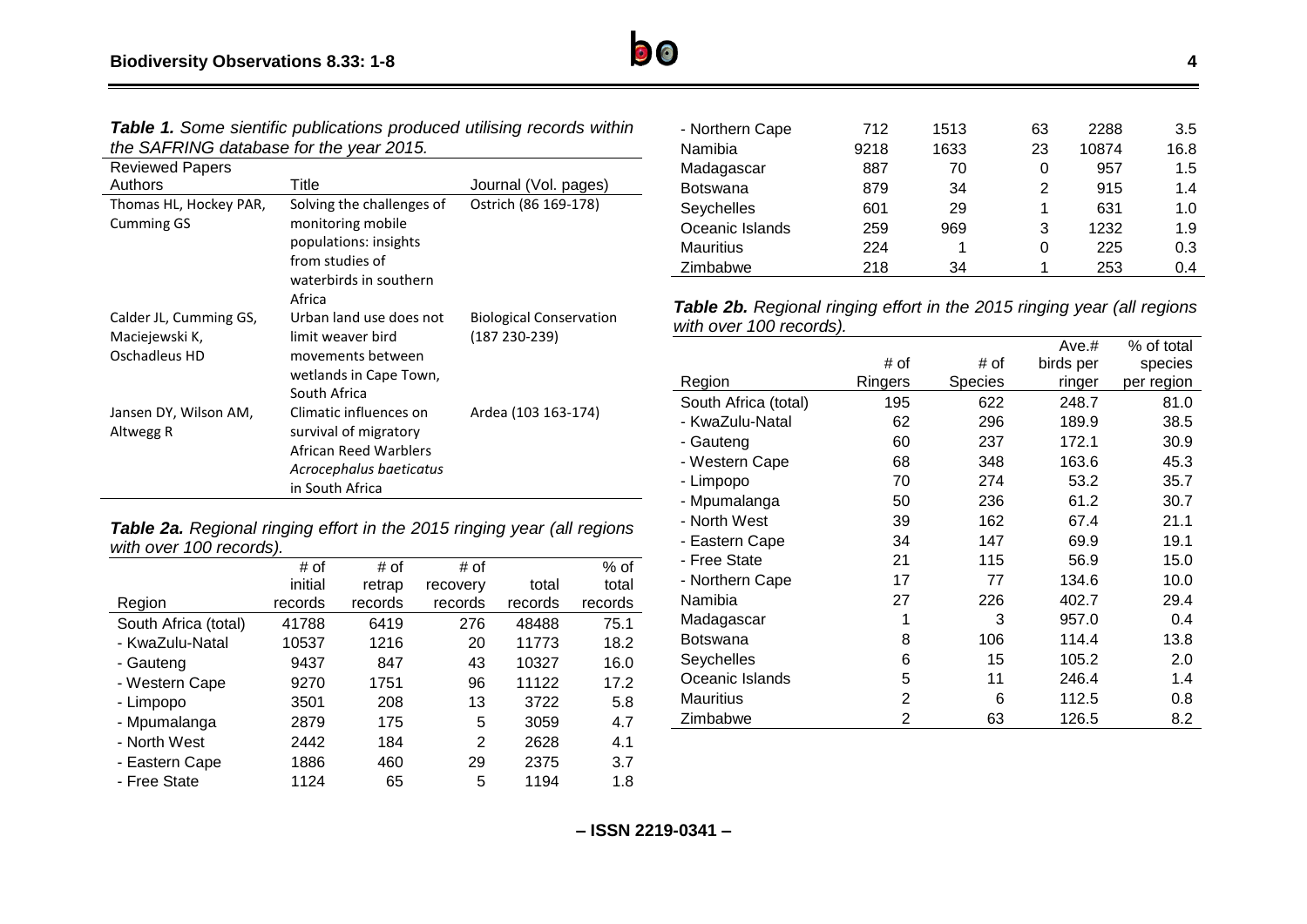*Table 3. Top 20 ringers/groups over the 2015 ringing year: Most bird records (ringed/ retrapped and recovered). Code 1 = ringed birds, 2 = retraps, X = dead birds.*

| Name                       | Total | 1    | $\overline{2}$ | X              | species |
|----------------------------|-------|------|----------------|----------------|---------|
| Dr. U Franke-Bryson (1240) | 5156  | 4832 | 323            | 1              | 159     |
| Mr D Heinrich (573)        | 2754  | 2359 | 390            | 5              | 144     |
| Mrs K. Nelson (1540)       | 2202  | 1915 | 283            | 4              | 128     |
| Gough Island (904)         | 1630  | 335  | 1287           | 7              | 12      |
| Mr Neil Thomson (1476)     | 1402  | 969  | 431            | $\overline{2}$ | 40      |
| Mrs R Pretorius (1334)     | 1396  | 1371 | 25             | 0              | 67      |
| Mr M Wilson (1096)         | 1345  | 1307 | 38             | 0              | 219     |
| A Pickles (1207)           | 1295  | 1202 | 91             | $\overline{2}$ | 89      |
| Miss ML Marais (740)       | 1263  | 1231 | 32             | 0              | 77      |
| Dr. HD Oschadleus (32)     | 1196  | 1081 | 114            | 1              | 70      |
| Dr F Bothma (15179)        | 1179  | 1059 | 115            | 5              | 89      |
| R Covas (1007)             | 1163  | 236  | 870            | 57             | 1       |
| Dr M Brown (1089)          | 1058  | 921  | 121            | 16             | 87      |
| Dr PB Taylor (1060)        | 1012  | 865  | 146            | 1              | 143     |
| Mr H Bantjes (180)         | 960   | 881  | 77             | 2              | 110     |
| S Zefania (1227)           | 957   | 887  | 70             | 0              | 3       |
| G Middendorff (1531)       | 943   | 575  | 363            | 5              | 40      |
| Mr P Dearlove (1030)       | 906   | 838  | 68             | 0              | 51      |
| Mrs M. McCall (266)        | 889   | 808  | 81             | 0              | 47      |
| Mr J Raijmakers (162)      | 886   | 845  | 41             | 0              | 140     |

|        | Dark-capped Bulbul             | 1277 | 1162 | 112 | 3              |
|--------|--------------------------------|------|------|-----|----------------|
|        | <b>Laughing Dove</b>           | 1485 | 1126 | 337 | 21             |
|        | Cape Sparrow                   | 1156 | 1052 | 99  | 5              |
|        | Red-headed Finch               | 1183 | 1049 | 134 | 0              |
|        | <b>Common Waxbill</b>          | 1003 | 859  | 143 | 1              |
|        | Village Weaver                 | 893  | 832  | 59  | 2              |
|        | Cape Weaver                    | 906  | 793  | 111 | 2              |
|        | <b>Blue Waxbill</b>            | 874  | 729  | 142 | 3              |
|        | African Reed-Warbler           | 782  | 690  | 92  | 0              |
| Marine | Cape Gannet                    | 1128 | 1046 | 65  | 17             |
|        | Kittlitz's Plover              | 745  | 695  | 50  | 0              |
|        | <b>Swift Tern</b>              | 698  | 658  | 31  | 9              |
|        | Hartlaub's Gull                | 316  | 310  | 4   | 2              |
|        | Kelp Gull                      | 366  | 293  | 31  | 42             |
|        | <b>Wandering Albatross</b>     | 209  | 206  | 2   | 1              |
|        | <b>White-tailed Tropicbird</b> | 204  | 188  | 15  | 1              |
|        | Lesser Noddy                   | 159  | 159  | 0   | 0              |
|        | Sooty Albatross                | 263  | 122  | 141 | 0              |
|        | <b>White-fronted Plover</b>    | 129  | 115  | 13  | 1              |
| Raptor | White-backed Vulture           | 285  | 219  | 64  | $\overline{2}$ |
|        | Steppe Buzzard                 | 184  | 184  | 0   | 0              |
|        | Southern Pale Chanting Goshawk | 186  | 172  | 9   | 5              |
|        | Spotted Eagle-Owl              | 135  | 122  | 8   | 5              |
|        | Lappet-faced Vulture           | 131  | 107  | 24  | 0              |

*Table 4. The most frequently ringed species over the 2015 ringing year. Code 1 = ringed birds, 2 = retraps, X = dead birds.*

|             | <b>Species</b>           | Total |      |     |    |
|-------------|--------------------------|-------|------|-----|----|
| Terrestrial | Southern Masked-Weaver   | 5197  | 4810 | 376 | 10 |
|             | <b>Barn Swallow</b>      | 2906  | 2897 | 8   |    |
|             | Southern Red Bishop      | 2354  | 2145 | 204 | 4  |
|             | Cape White-eye           | 2400  | 2139 | 260 |    |
|             | <b>Red-billed Quelea</b> | 2053  | 2043 | 8   |    |
|             | Lark-like Bunting        | 1768  | 1686 | 81  |    |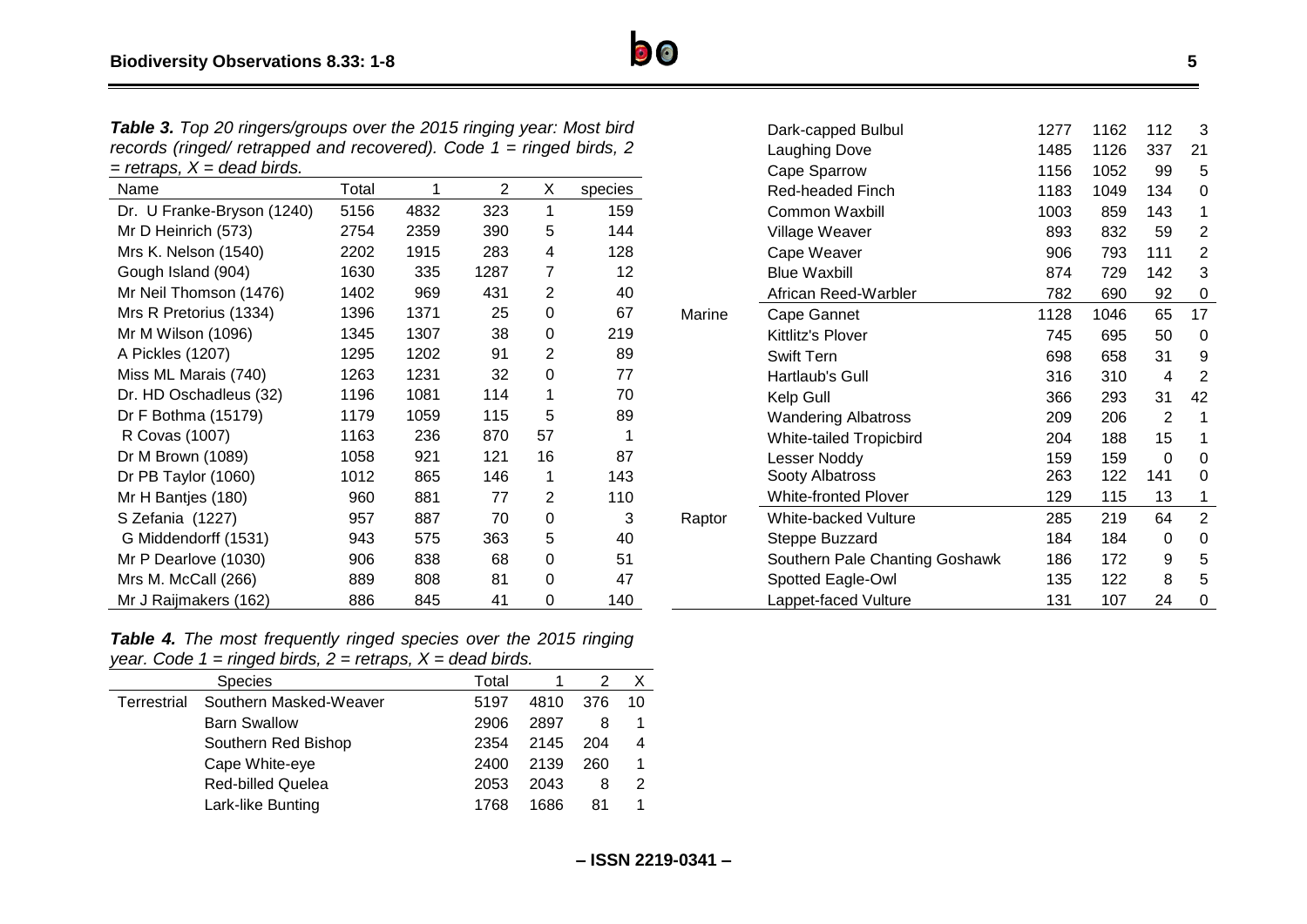*Table 5. Conditions of retrap/resighting for the 2015 ringing year*

| Condition                                         | <b>Grand Total</b> |
|---------------------------------------------------|--------------------|
| Sighting: of patagial tags                        | 343                |
| Sighting: of colour ringed bird                   | 259                |
| Alive: incubating egg(s)                          | 153                |
| Alive: one of a pair, breeding activity suspected | 130                |
| Alive: no other information                       | 102                |
| Alive: nest building                              | 76                 |
| Sighting: ring number read in field               | 25                 |
| Alive: loafing in colony                          | 6                  |
| Sick or Injured: taken to rehabilitation centre   | 9                  |
| Sighting: from camera trap                        | 6                  |
| Sick or injured                                   | 10                 |
| Alive: with chick(s)                              | 3                  |
| Attacked by: domestic cat                         | 2                  |
| Alive: nesting at site                            | 2                  |
| Alive: not breeding                               | 2                  |
| Caught: ring removed and released                 |                    |
| Collision: with a fence, line or wire             |                    |
| Collision: with motor vehicle                     |                    |
| Controlled: ring replaced and bird released       |                    |
| Released: after being held captive                |                    |

*Table 6. Causes of bird mortality over the 2015 ringing year*

| <b>Finding Condition</b>               | <b>Total Number</b> |
|----------------------------------------|---------------------|
| Died: cause of death unknown           | 97                  |
| Carcass: found beached                 | 22                  |
| Killed or attacked by: domestic animal | 19                  |
| Collision: with motor vehicle          | 11                  |
| Collision: with a window               | 5                   |
| Sick or injured: subsequently died     | 4                   |
| Died: on long line from fishing vessel | 4                   |
| Shot: it caused problems               |                     |

Table 7. Foreign recoveries for the 2015 ringing year

| Ring#   | <b>Details</b>                       |                         |                                      |
|---------|--------------------------------------|-------------------------|--------------------------------------|
| 1798    | <b>White Stork (Ciconia ciconia)</b> |                         | Sex: Unknown                         |
|         | <b>Ringing record</b>                | Nestling/Pulli          | Stockholm Scheme                     |
|         | 2014-06-19                           | 5538N1334E              | Sweden                               |
|         | <b>Recovery</b>                      | 1/2 to 1 year           | Member of the public                 |
|         | 2015-01-24                           | 2213S2905E              | Limpopo                              |
| 776621  | Arctic Tern (Sterna paradisaea)      |                         | Sex: Unknown                         |
|         | <b>Ringing record</b>                | Juvenile                | Reykjavik Scheme                     |
|         | 2013-07-13                           | 6414N1512W              | Iceland                              |
|         | <b>Recovery</b>                      | Adult plumage           | <b>SANCCOB</b>                       |
|         | 2015-10-25                           | 3349S1829E              | Western Cape                         |
|         | <b>Black-browed Albatross</b>        |                         |                                      |
| 1434229 | (Thalassarche melanophris)           |                         | Sex: Unknown                         |
|         | <b>Ringing record</b>                | Adult                   | <b>British Trust for Ornithology</b> |
|         | 2007-11-24                           | 5401S3803W              | South Georgia                        |
|         | <b>Recovery</b>                      | Adult plumage           | Member of the public                 |
|         | 2015-03-15                           | 3404S1834E              | Western Cape                         |
| 1435533 | Sandwich Tern (Sterna sandvicensis)  |                         | Sex: Unknown                         |
|         | <b>Ringing record</b>                | Nestling/Pulli          | Arnhem Scheme                        |
|         | 2010-06-01                           | 5315N0514E              | Netherlands                          |
|         | Retrap record                        | Adult plumage           | <b>SANCCOB</b>                       |
|         | 2015-10-13                           | 3350S1829E              | <b>Western Cape</b>                  |
|         | <b>Black-browed</b>                  | Albatross (Thalassarche |                                      |
| 1442762 | melanophris)                         |                         | Sex: Unknown                         |
|         | <b>Ringing record</b>                | Nestling/Pulli          | <b>British Trust for Ornithology</b> |
|         | 2015-04-04                           | 5400S3803E              | South Georgia                        |
|         | <b>Recovery</b>                      | 0 to $1/2$ year         | <b>British Trust for Ornithology</b> |
|         | 2015-06-19                           | 3449S2001E              | <b>Western Cape</b>                  |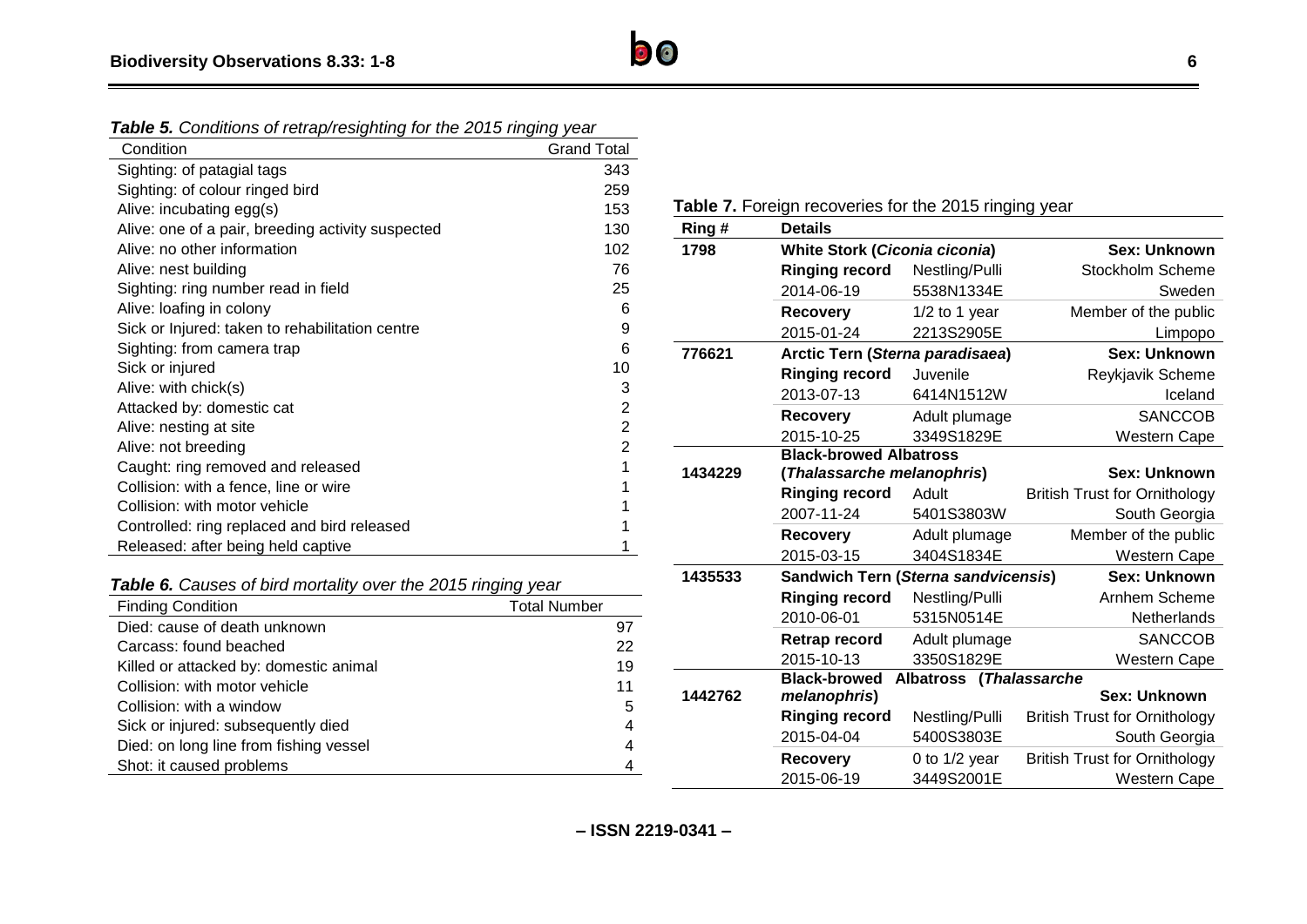| Ring#    | <b>Details</b>                       |                                            |                         |                | 2012-06-24                                 | 3242N3456E      | <b>Isrea</b>                         |
|----------|--------------------------------------|--------------------------------------------|-------------------------|----------------|--------------------------------------------|-----------------|--------------------------------------|
| 7142630  |                                      | <b>Sandwich Tern (Sterna sandvicensis)</b> | <b>Sex: Unknown</b>     |                | Retrap record                              | Adult plumage   | Mr JC Sinclair                       |
|          | <b>Ringing record</b>                | Nestling/Pulli                             | Stockholm Scheme        |                | 2015-03-06                                 | 2347S3531E      | Mozambique                           |
|          | 2011-05-30                           | 5511N1000E                                 | Denmark                 | B41693         | Little Tern (Sterna albifrons)             |                 | <b>Sex: Unknown</b>                  |
|          | Retrap record                        | Adult plumage                              | Mr A Tree               |                | <b>Ringing record</b>                      | 0 to $1/2$ year | Tel-Aviv Scheme                      |
|          | 2015-11-15                           | 2818S3213E                                 | KwaZulu-Natal           |                | 2012-07-01                                 | 3242N3456E      | Isreal                               |
| 3T436    | <b>White Stork (Ciconia ciconia)</b> |                                            | <b>Sex: Unknown</b>     |                | Retrap record                              | Adult plumage   | Mr JC Sinclair                       |
|          | <b>Ringing record</b>                | Nestling/Pulli                             | <b>Helgoland Scheme</b> |                | 2015-03-06                                 | 2347S3531E      | Mozambique                           |
|          | 2014-06-24                           | 5401N0922E                                 | Germany                 | <b>BA32096</b> | <b>Osprey (Pandion haliaetus)</b>          |                 | <b>Sex: Unknown</b>                  |
|          | Retrap record                        | $1/2$ to 1 year                            | Mr W Neser              |                | <b>Ringing record</b>                      | Nestling/Pulli  | Hiddensee Scheme                     |
|          | 2015-01-01                           | 2542S2757E                                 | Gauteng                 |                | 2012-06-26                                 | 5303N1323E      | Germany                              |
| 4T640    | <b>White Stork (Ciconia ciconia)</b> |                                            | <b>Sex: Unknown</b>     |                | <b>Recovery</b>                            | Adult plumage   | Member of the public                 |
|          | <b>Ringing record</b>                | Nestling/Pulli                             | <b>Helgoland Scheme</b> |                | 2015-11-15                                 | 1116N0416E      | Niger                                |
|          | 2015-06-29                           | 5310N1102E                                 | Germany                 | <b>BA34648</b> | <b>Osprey (Pandion haliaetus)</b>          |                 | <b>Sex: Unknown</b>                  |
|          | <b>Recovery</b>                      | $1/2$ to 1 year                            | Member of the public    |                | <b>Ringing record</b>                      | Nestling/Pulli  | <b>Hiddensee Scheme</b>              |
|          | 2015-12-18                           | 2721S3052E                                 | KwaZulu-Natal           |                | 2015-07-03                                 | 5322N1230E      | Germany                              |
| 6A1572   |                                      | <b>Sandwich Tern (Sterna sandvicensis)</b> | <b>Sex: Unknown</b>     |                | Retrap record                              | 0 to $1/2$ year | Member of the public                 |
|          | <b>Ringing record</b>                | Nestling/Pulli                             | <b>Helgoland Scheme</b> |                | 2015-11-15                                 | 1721S1352E      | Namibia                              |
|          | 2013-06-20                           | 5343N2306E                                 | Germany                 |                | <b>Lesser Spotted Eagle (Aquila</b>        |                 |                                      |
|          | <b>Retrap record</b>                 | Adult plumage                              | Mr M Boorman            | <b>BL1109</b>  | pomarina)                                  |                 | <b>Sex: Unknown</b>                  |
|          | 2015-12-18                           | 2234S1430E                                 | Namibia                 |                | <b>Ringing record</b>                      | Nestling/Pulli  | Slovakia Ringing Centre              |
| 6A5394   |                                      | <b>Sandwich Tern (Sterna sandvicensis)</b> | <b>Sex: Unknown</b>     |                | 2012-07-12                                 | 4917N1929E      | Slovakia                             |
|          | <b>Ringing record</b>                | Nestling/Pulli                             | <b>Helgoland Scheme</b> |                | Retrap record                              | Adult plumage   | Member of the public                 |
|          | 2015-06-26                           | 5432N0830E                                 | Germany                 |                | 2015-01-17                                 | 1837S2403E      | Botswana                             |
|          | Retrap record                        | 0 to $1/2$ year                            | Mr M Boorman            | D732586        | <b>Barn Swallow (Hirundo rustica)</b>      |                 | <b>Sex: Unknown</b>                  |
|          | 2015-12-31                           | 2234S1430E                                 | Namibia                 |                | <b>Ringing record</b>                      | Juvenile        | <b>British Trust for Ornithology</b> |
| AT240224 | <b>Common Tern (Sterna hirundo)</b>  |                                            | <b>Sex: Unknown</b>     |                | 2014-08-06                                 | 5610N0650W      | <b>United Kingdom</b>                |
|          | <b>Ringing record</b>                | Juvenile                                   | Member of the public    |                | Retrap record                              | Adult plumage   | Mr M Wilson                          |
|          | 2013-07-04                           | 6147N2851E                                 | Finland                 |                | 2015-12-14                                 | 2214S2917E      | Limpopo                              |
|          | Recovery                             | Adult plumage                              | Mr W Maritz             | DD04719        | <b>Sandwich Tern (Sterna sandvicensis)</b> |                 | <b>Sex: Unknown</b>                  |
|          | 2015-04-12                           | 3407S1850E                                 | Western Cape            |                | <b>Ringing record</b>                      | Nestling/Pulli  | <b>British Trust for Ornithology</b> |
| B41678   | Little Tern (Sterna albifrons)       |                                            | <b>Sex: Unknown</b>     |                | 2014-06-18                                 | 5258N0059E      | <b>United Kingdom</b>                |
|          | <b>Ringing record</b>                | 0 to $1/2$ year                            | Tel-Aviv Scheme         |                | Retrap record                              | 1 to 2 year     | Member of the public                 |
|          |                                      |                                            |                         |                | 2015-10-18                                 | 3401S2353E      | Eastern Cape                         |